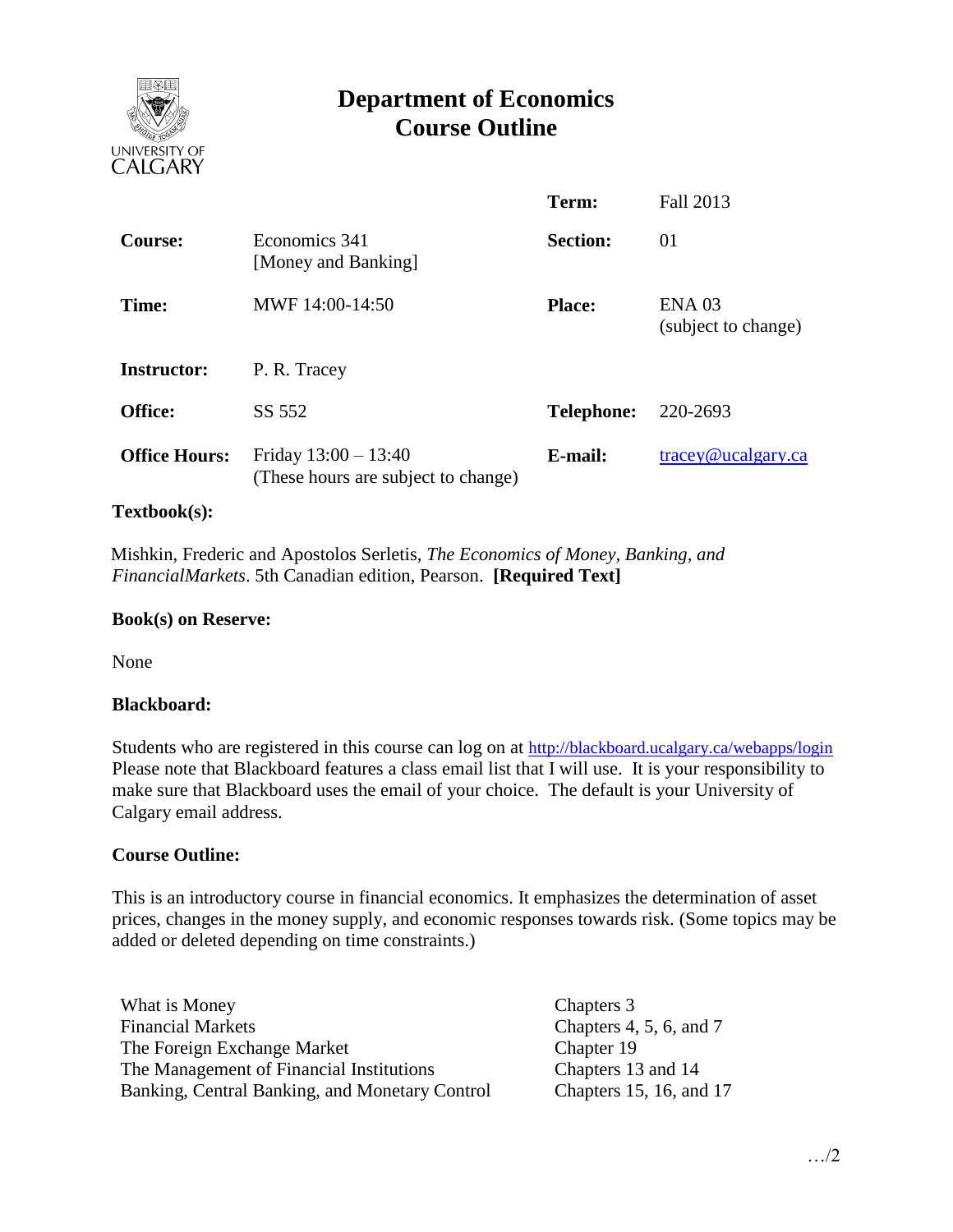## **Grade Determination and Final Examination Details:**

| Midterm Test #1 | Monday, October 7                        |     | 25% 45 minutes |
|-----------------|------------------------------------------|-----|----------------|
| Midterm Test #2 | Monday, November 4                       |     | 25% 45 minutes |
|                 | Final Examination Scheduled by Registrar | 50% |                |

Tests and the final exam are marked on a numerical (percentage) basis. These grades are added using the weights listed above and converted to letter grades. As a guide to determining standing, these letter grade equivalences will generally apply:

| $A+97-100$    | $B+ 84-88$    | $C+ 73-75$  | $D+ 57 - 61$ |
|---------------|---------------|-------------|--------------|
| A $92 - 96$   | $B = 79 - 83$ | C $67 - 72$ | D $50 - 56$  |
| $A - 89 - 91$ | $B - 76 - 78$ | $C-62-66$   | $F = 0 - 49$ |

The midterm exam will be held in class on the date indicated. The time and location of the final exam, which will be two hours in length, will be scheduled by the Registrar's Office. The Midterm Tests and the Final Exam will consist of multiple choice questions. The use of a nonprogrammable calculator during exams is permitted. The use of graphing calculators, computers, and cell phones is not permitted. The Midterm tests and the final exam are intended to be challenging (they are "*tests"* of your understanding of the material).

## **Notes:**

- 1. Students should be aware that no "make-up" midterms will be given. Any student who finds it necessary to miss the midterm must notify the instructor in advance and produce a valid medical certificate or other required documentation in order to have the weighting moved to the final examination. Note that deferred final examinations may contain short/long answer questions. Also, deferred final examinations do not have to cover the same material or have the same format as the regular final examination.
- 2. Examinations will not be given prior to the scheduled date.
- 3. Students will not be given extra time to complete tests and exams.
- 4. Students should be aware of the academic regulations outlined in The University of Calgary Calendar.
- 5. Students seeking reappraisal of a piece of graded term work should discuss their work with the instructor *within* 14 days of work being returned to class; however, the earliest that grades will be discussed will be two days after the return of an assignment or examination.
- 6. Students will be responsible for all material listed on the course outline, regardless of whether or not the material has been covered in class, unless the instructor notifies the class that the material will not be covered.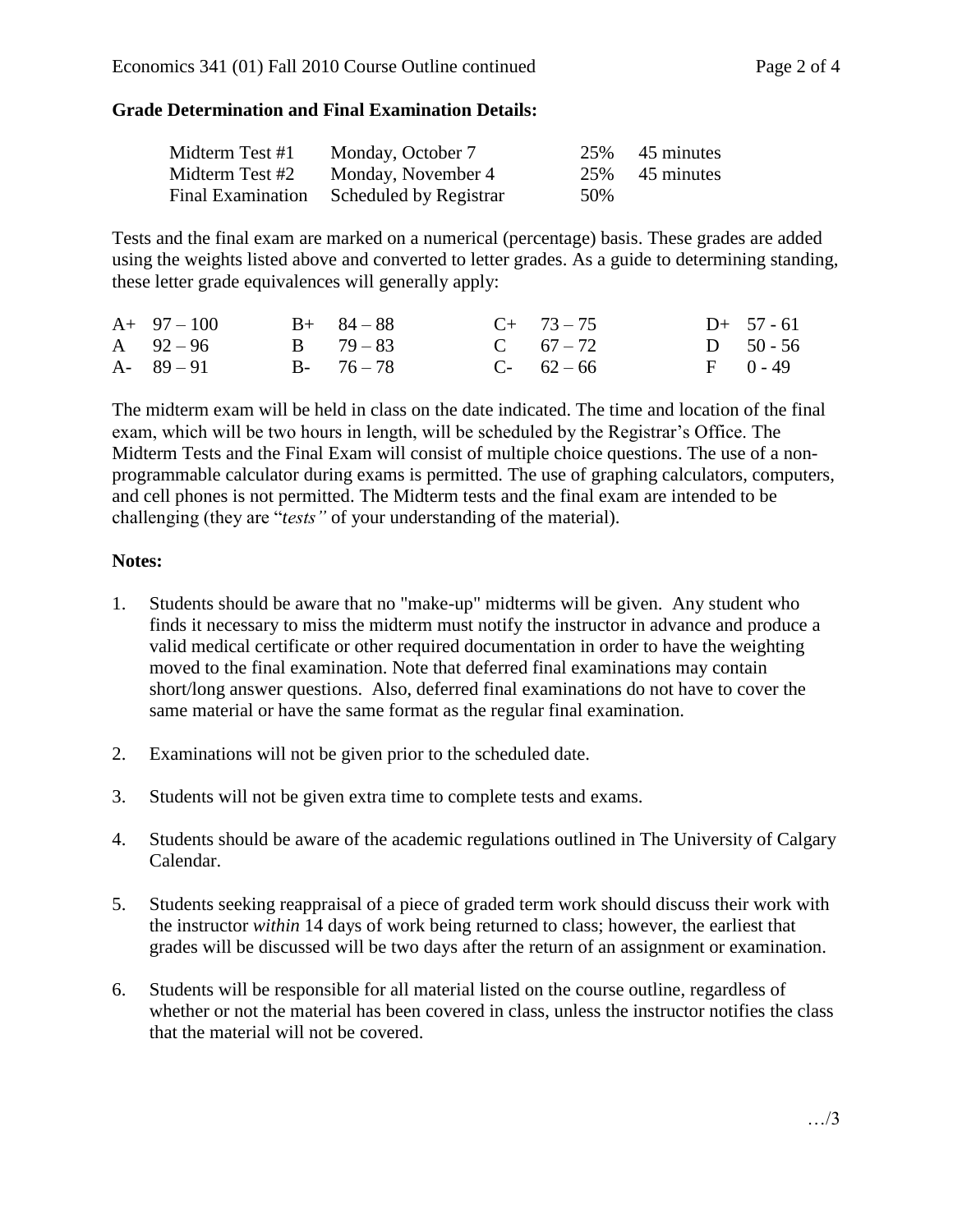- 7. Please note that the following types of emails will receive no response: emails not addressed to anyone in particular; emails where the recipient's name is not spelled correctly; anonymous emails; emails which do not specify the course and section in which you are registered; and, emails involving questions that are specifically addressed on the course outline.
- 8. It is the student's responsibility to request academic accommodations. If you are a student with a documented disability who may require academic accommodation and have not registered with the Disability Resource Centre, please contact their office at 220-8237. Students who have not registered with the Disability Resource Centre are not eligible for formal academic accommodation. **You are also required to discuss your needs with your instructor no later than fourteen (14) days after the start of this course.**

Students' Union Vice-President Academic: Emily Macphail Phone: 220-3911 E-mail [suvpaca@ucalgary.ca](mailto:subpaca@ucalgary.ca)

Students' Union Faculty Representative (Arts)

Phone: 220-3913 Office: MSC 251 E-mail [arts1@su.ucalgary.ca](mailto:arts1@su.ucalgary.ca) [arts2@su.ucalgary.ca,](mailto:arts2@su.ucalgary.ca) [arts3@su.ucalgary.ca,](mailto:arts3@su.ucalgary.ca) [arts4@su.ucalgary.ca](mailto:arts4@su.ucalgary.ca)

Society of Undergraduates in Economics (S.U.E.): [www.ucalgary.ca/sue](http://www.fp.ucalgary.ca/econ)

Society of Undergraduates in Economics is a student run organization whose main purpose is to assist undergraduate economics students succeed both academically and socially at the University of Calgary. Services include access to the exam bank, career partnerships with the Career Centre through hosting industry nights and information sessions, recognizing achievements in teaching, and organizing social events for members. Join now by contacting [sue@ucalgary.ca.](mailto:sue@ucalgary.ca)

## *Faculty of Arts Program Advising and Student Information Resources*

- Have a question, but not sure where to start? The Faculty of Arts Program Information Centre (PIC) is your information resource for everything in Arts! Drop in at SS102, call them at 403-220-3580 or email them at [artsads@ucalgary.ca.](mailto:artsads@ucalgary.ca) You can also visit the Faculty of Arts website at<http://arts.ucalgary.ca/undergraduate> which has detailed information on common academic concerns.
- For program planning and advice, contact the Student Success Centre (formerly the Undergraduate programs Office) at  $403-220-5881$  or visit them on the  $3<sup>rd</sup>$  Floor of the Taylor Family Digital Library.